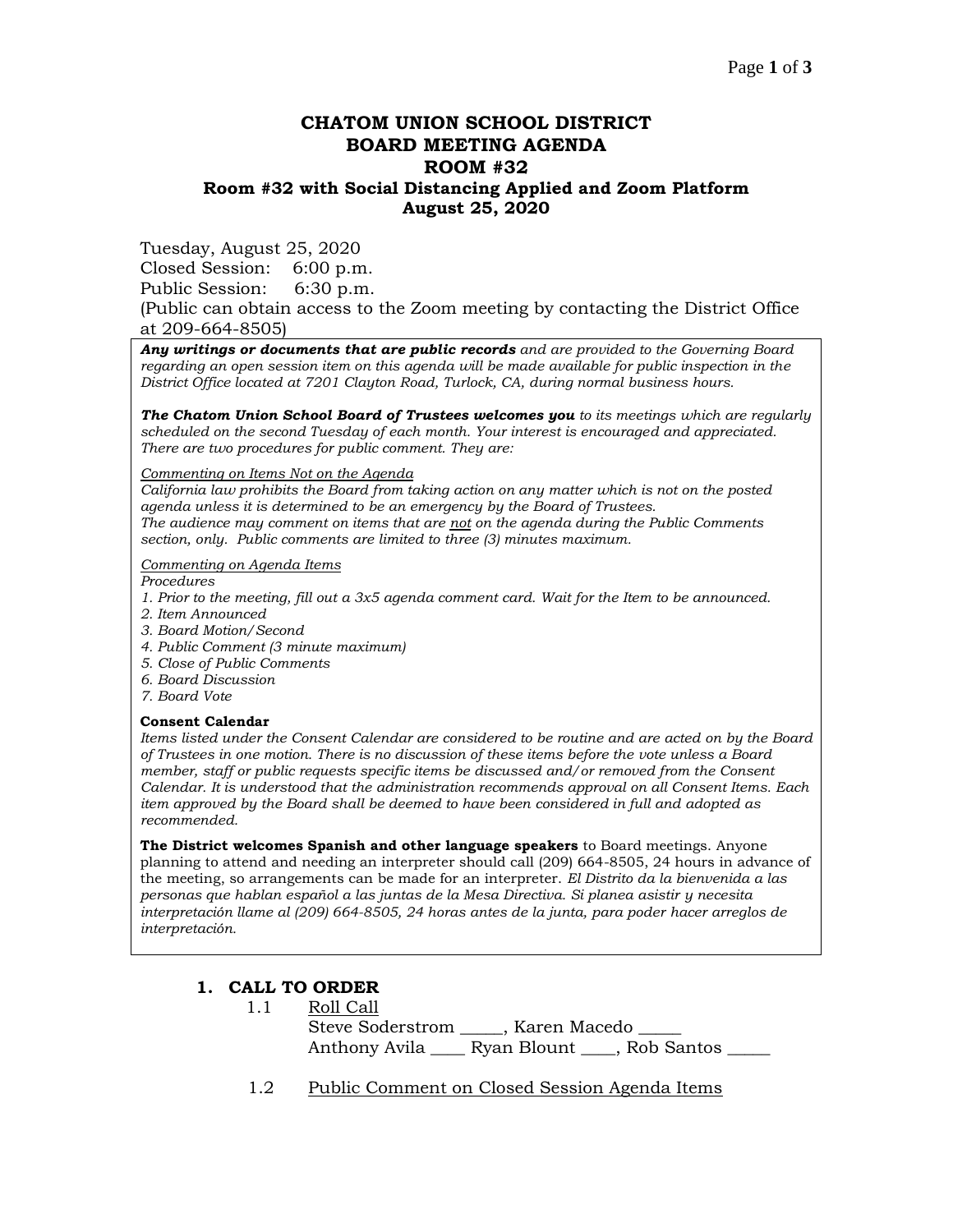### 1.3 Adjourn to Closed Session

### **2. CLOSED SESSION**

*Disclosure of Items Discussed in Closed Session (Gov. Code 54947.7)*

- 2.1 Public Employee Appointment
	- 2.1.1 4th Grade Induction Mentor
	- 2.1.2 P.E. Induction Mentor
- 2.2 Public Employees Discipline/Dismissal/Release/Non- reelection/Leaves of Absence/Resignation/Retirements And Resolution Regarding Reduction or Discontinuance of Source (Gov. Code 44949 (e) and Gov. Code 44955)
- 2.3 Negotiations
- 2.4 Adjournment Back to Public Session

# **3. OPEN SESSION: CALL TO ORDER**

- 3.1 Roll Call Steve Soderstrom \_\_\_\_\_, Karen Macedo \_ Anthony Avila \_\_\_\_ Ryan Blount \_\_\_\_, Rob Santos \_\_\_\_
- 3.2 Flag Salute
- 3.3 Report from Closed Session
- 3.4 Approval of Agenda

# **4. CONSENT CALENDAR**

- 4.1 Board Minutes
- 4.2 Fiscal Services Warrants/Payroll
- 4.3 Declaration of Obsolete Items
- 4.4 Collection of Developer Fees

#### **5. PUBLIC COMMENT/RECOGNITION/COMMUNICATION**

#### **6. INFORMATION**

- 6.1 Calendar of Events
- 6.2 Board Financial Summary Report
- 6.3 Program Reports:
	- Chatom Elementary School Mt. View Middle School Chatom State Preschool Chatom Union School District Update